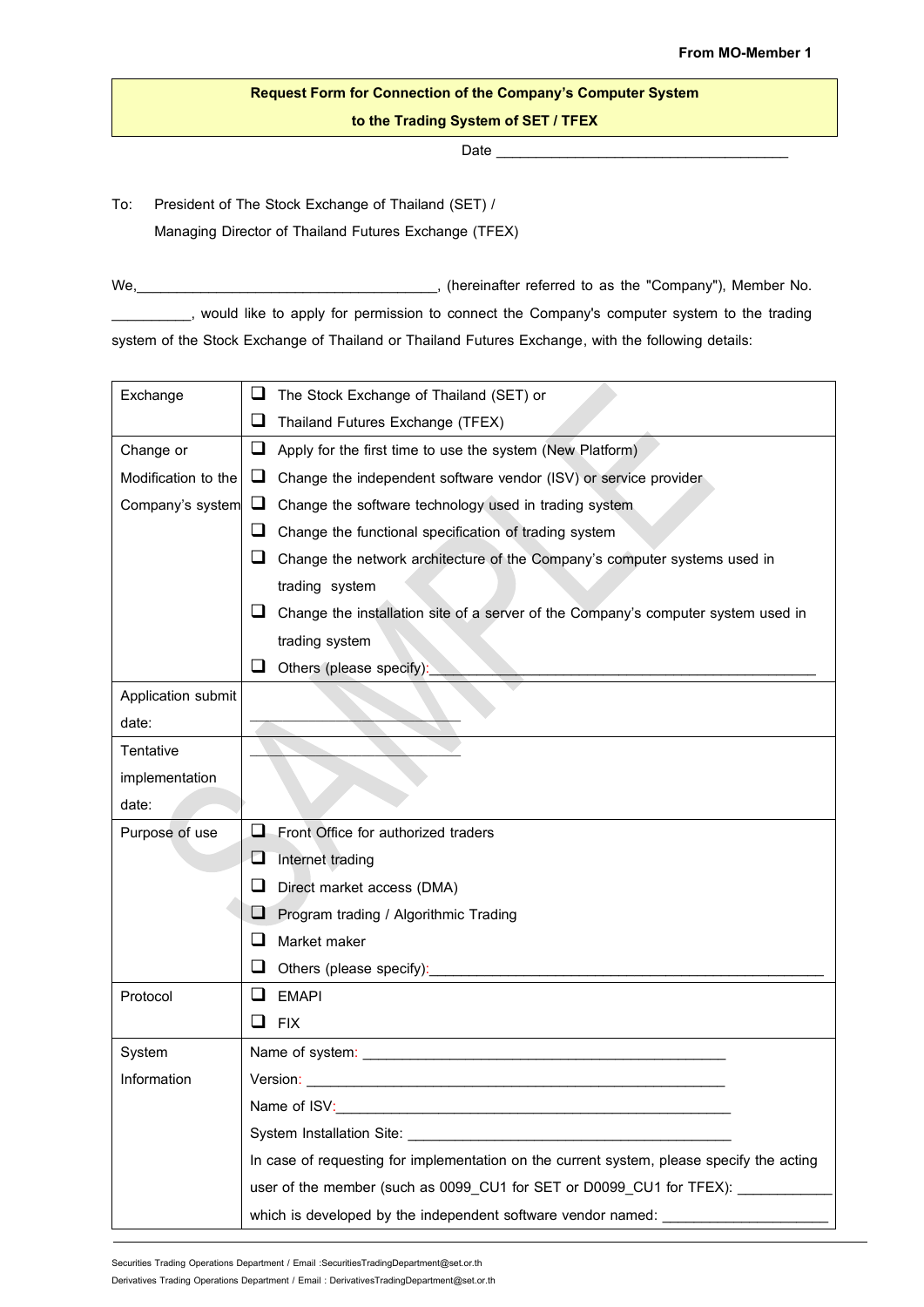| Compliance to     | For the purpose of supervising, the company has minimum controls as follows:             |                                |  |  |
|-------------------|------------------------------------------------------------------------------------------|--------------------------------|--|--|
| SET's regulations | 1. Verification all orders before submitting into the trading system as follows:         |                                |  |  |
| [SET only]        | 1.1 Credit / Exposure limit                                                              |                                |  |  |
|                   | 1.2 Maximum Value Per Order                                                              |                                |  |  |
|                   | 1.3 Maximum Volume Per Order                                                             |                                |  |  |
|                   | 1.5 Order Price Check                                                                    |                                |  |  |
|                   | 1.5 Price band control (Ceiling and Floor) (By putting in place the risk management      |                                |  |  |
|                   | system, the member must have authority to full control and also manage in the mentioned  |                                |  |  |
|                   | system.)                                                                                 |                                |  |  |
|                   | 2. Having the system or any functionality which disables the new trading orders and also |                                |  |  |
|                   | promptly cancelled the exiting orders in some trading circumstance (Kill Switch)         |                                |  |  |
|                   | 3. Putting in place the risk management or any system in order to screen trading orders  |                                |  |  |
|                   | before submitting to the trading system. This preventive management is generated to      |                                |  |  |
|                   | comply with the SET /TFEX rules and regulations such as;                                 |                                |  |  |
|                   | 3.1 Prevention of self-matching order (Wash Sale)                                        |                                |  |  |
|                   | 3.2 Prevention of selling securities without having the possession in that securities    |                                |  |  |
|                   | (Naked Short Selling)                                                                    |                                |  |  |
|                   | * For 1-3 Details as attached with MO-Compliance1                                        |                                |  |  |
|                   | 4. Having the procedure to acknowledge customers of the company to not using Program     |                                |  |  |
|                   | Trading / Algorithmic Trading without the approval from SET.                             |                                |  |  |
| Security          | Such application affects the system's security<br>ப                                      | ப<br>Such application does not |  |  |
|                   | **Members need to submit Form MO-SECURITY1                                               | affect the system's security   |  |  |

## We also provide the information for consideration as follows:

|    | <b>Details</b>                                           | <b>Attachment to</b><br>the application | <b>Remarks</b> |
|----|----------------------------------------------------------|-----------------------------------------|----------------|
|    | <b>Required Documents for all cases of connections</b>   |                                         |                |
| 1. | Hardware and Software Description                        |                                         |                |
| 2. | System and Network Diagram                               |                                         |                |
| 3. | Software specification (system process flow, functional  |                                         |                |
|    | specification of the system, and program description).   |                                         |                |
| 4. | System security assessment form                          |                                         |                |
|    | (Form MO-SECURITY1).                                     |                                         |                |
| 5. | System manual                                            |                                         |                |
| 6. | Test cases, test scripts, test results and responsible   |                                         |                |
|    | testers.                                                 |                                         |                |
| 7. | Certificate of Software in the Company's computer system |                                         |                |
|    | by the Independent Software Vendor/Service Provider      |                                         |                |
|    | (Form MO-ISV1)                                           |                                         |                |
| 8. | Direct Market Access (DMA) request form.                 |                                         |                |
|    | (Form MO-DMA1)                                           |                                         |                |
|    | *only in case of requesting for DMA.                     |                                         |                |

Securities Trading Operations Department / Email :SecuritiesTradingDepartment@set.or.th

Derivatives Trading Operations Department / Email : DerivativesTradingDepartment@set.or.th